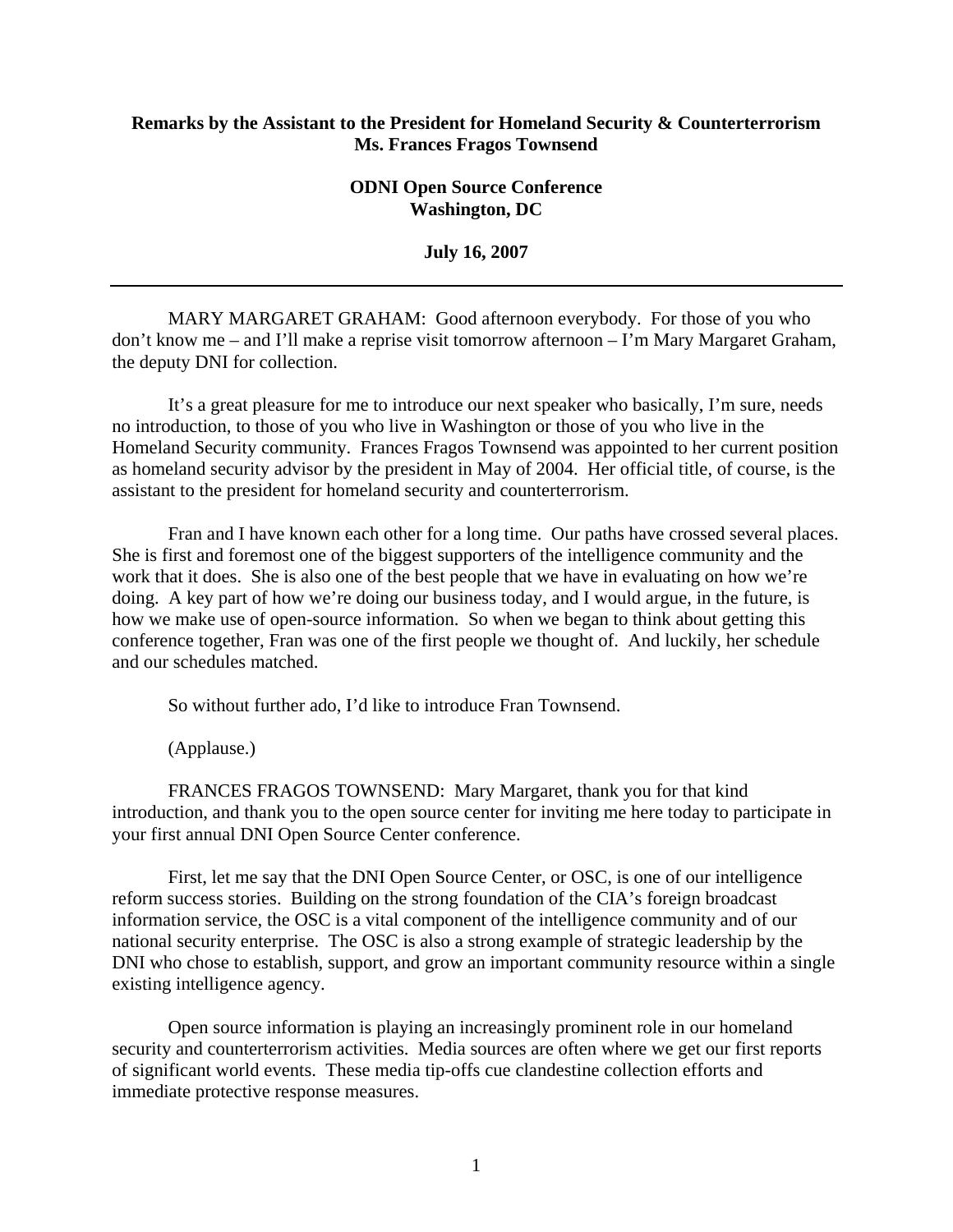For example, homeland security officials in Vermont and New York became aware of a potential security issue through media reporting in Canada last February. The media reports focused on Al Qaeda's possible interest in targeting Canadian oil and natural gas facilities as part of a plot to deny the U.S. access to major oil suppliers. This prompted Vermont and New York Homeland Security officials to reach out to Canadian counterparts to determine what additional security measures might be needed, and to learn more about the threat.

In addition to shoring up local security measures, this exchange had the added benefit of establishing new channels of communications on both sides of the border. Open source information also plays an indispensable role in understanding the terrorists who continue to pose a threat to the homeland. Much of what is known about our enemies is derived from their own statements, blogs, videos, and chat sessions on the Internet. The OSC does a superb job of gathering this information and providing early and accurate translations of messages directed at the U.S. by terrorists. The OSC posts these translations on an Internet-accessible website available to federal, state, and local officials and others, including police departments such as the NYPD.

Certain information about the plans and capabilities of a secretive enemy like Al Qaeda must be collected through expensive and often dangerous clandestine means. But a remarkable amount of information is increasingly available – openly available – in their own words, posted on the Internet or broadcast over radio and television, all of which are exploited by the OSC or OSC partners including the Department of Defense, State, Homeland Security, STRATCOM, and various private sector organizations.

On a daily basis, I rely heavily on the unclassified information collected and analyzed by the OSC on a wide range of homeland security and counterterrorism issues. Intelligence analysis presented to the president in his morning briefings often includes purely open source products. Increasingly, open source information provides unique insights into high priority topics. And in fact, what we know about some topics, such as avian flu, is primarily gathered from open sources.

Our understanding on issues as complex and diverse as political developments in Russia, the spread of democracy in Asia and the Middle East, and Iran's pursuit of nuclear weapons have all been informed by open source materials. It is important to note that the open source world, especially the Internet, is also a key battlefield in the war on terror. The terrorists use it to communicate for the purposes of fundraising, spreading propaganda, training, and recruiting.

To win the war on terror, we must be present in this battle space and understand the hateful ideologies supporting their criminal acts. The work of the OSC and others identifying and tracking thousands of jihadist websites, and translating posted materials is critical to our understanding of the enemy and thwarting their plans. As we saw in the recent U.K. plot, this enemy hides in plain sight. They live and work amongst us, waiting patiently as operational attack plans are developed. Integrating open source information with classified intelligence will continue to be critical in detecting and disrupting their plots.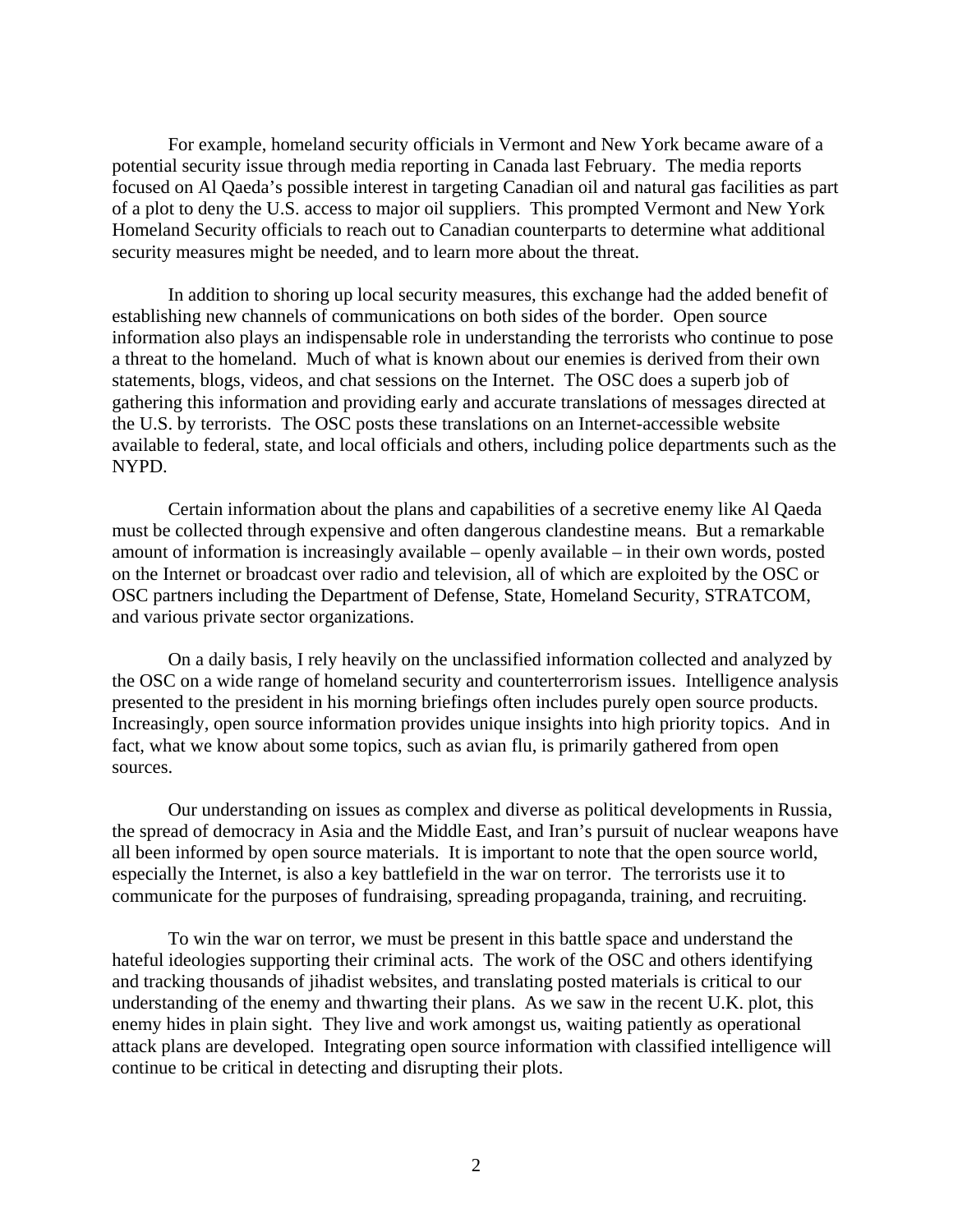It is also central to our strategy for the long struggle in the war of ideas. For example, OSC supports the work of Undersecretary for Public Diplomacy and Public Affairs Karen Hughes who is charged with promoting America's values and confronting the ideological support for terrorism around the world.

Open source information has long been important to the work of the intelligence community. For analysts, open source materials provide cultural and other contextual information useful in evaluating and interpreting classified intelligence reports. These materials also assist in identifying social and political trends relevant to national security issues. In short, open source information is an essential building block for analysis.

Open source information supports the work of the U.S. government more broadly as well. It often serves as a starting point for diplomatic negotiations and for national security policy deliberations. Publicly available information can be useful in prompting bad actors to convey significant details on threats. A U.S. Army sergeant recently told us that in Iraq, sometimes it was the OSC on classified products that did the job in tricking an insurgent into spilling his beans.

Since the standup of the center, OSC's Internet accessible website, opensource.gov, has doubled its number of active customers, which extend literally from the White House to local police departments, as I mentioned, like the NYPD. This is an excellent example of improved information sharing, not only across the intelligence community, but across the government.

In recent years, an increased emphasis on open source collection has yielded new electronic search and link analysis tools. For example, OSC has a new robust system to collect, store, and make available videos from around the globe to government customers. These capabilities make it easier to access and integrate information and enables us to connect the dots on the terrorist threat related information in new and innovative ways.

The OSC's emphasis on translation capabilities has also been significant, resulting in more accurate, reliable, timely translations in difficult languages. Working at the confluence of perhaps the world's two most dynamic industries – media and information technology – policymakers rely on organizations like OSC to keep them abreast of new and emerging sources of influence like social media, citizen media, and mobile media. OSC has helped us to appreciate the power and direct role of new media in shaping and influencing events.

Many of you here today are actively contributing to building and perfecting our open source capabilities. These tools and services are providing critical support to homeland security activities and you are making a difference in the war on terror. The American people want to play an active role in homeland security, and they are doing so everyday. As a nation, we demand to know what threats are out there and how we can help. In response, and as part of a concerted strategy, we are increasingly leveraging publicly available information as a source and as a basis for an increased exchange of views and sharing of information among government officials and with the American public.